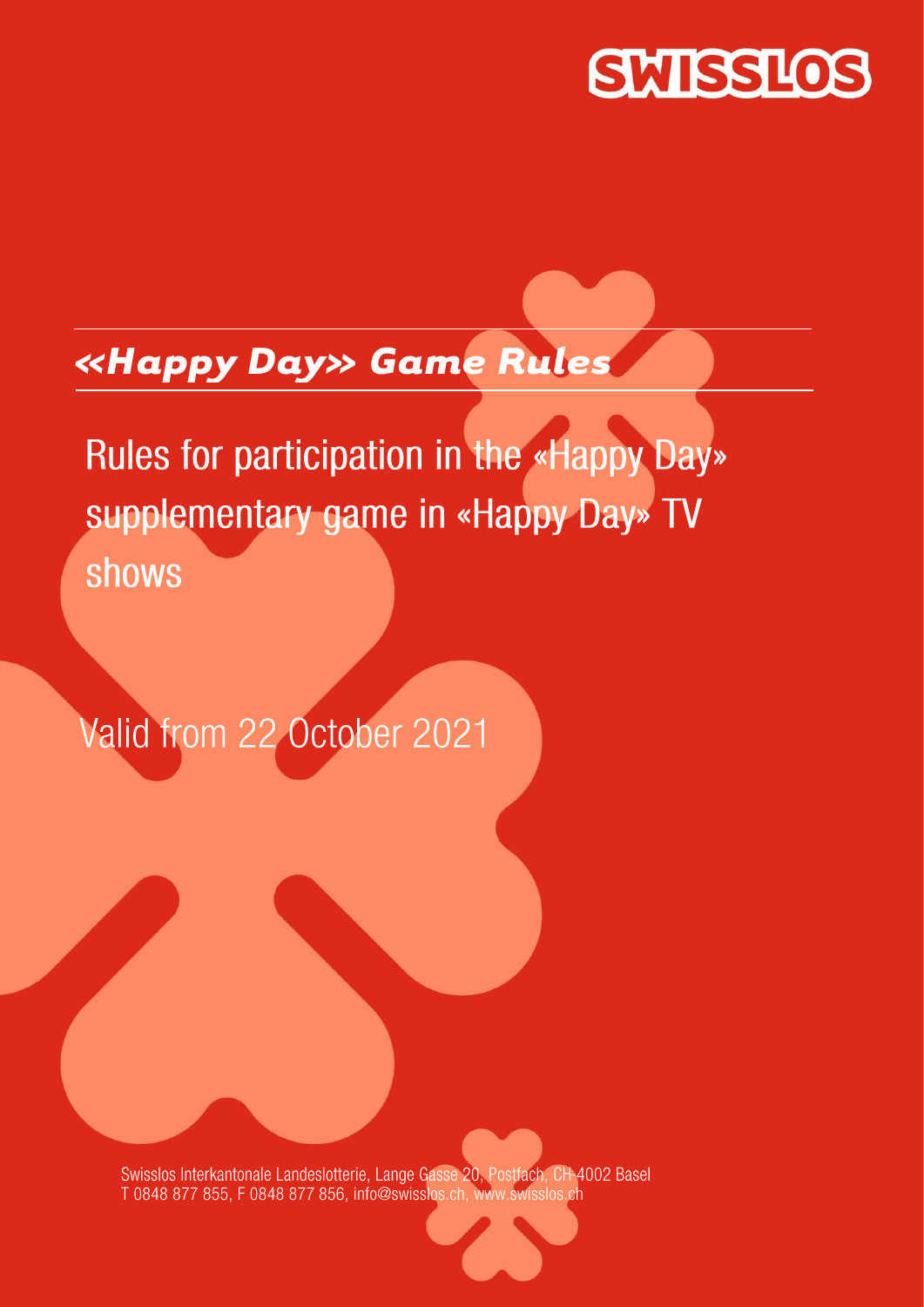## *Contents*

| A.        |                                                                                                                                                  |
|-----------|--------------------------------------------------------------------------------------------------------------------------------------------------|
| <b>B.</b> |                                                                                                                                                  |
| C.        |                                                                                                                                                  |
| Art. 1    |                                                                                                                                                  |
| Art. 2    | The first round: the draw for 20 (twenty) «Happy Day» instant ticket coupons and<br>determination of a maximum of 10 (ten) telephone candidates3 |
| Art. 3    |                                                                                                                                                  |
| Art. 4    | The third round: choice of an instant win or the chance to enter the «Happymat»                                                                  |
| D.        |                                                                                                                                                  |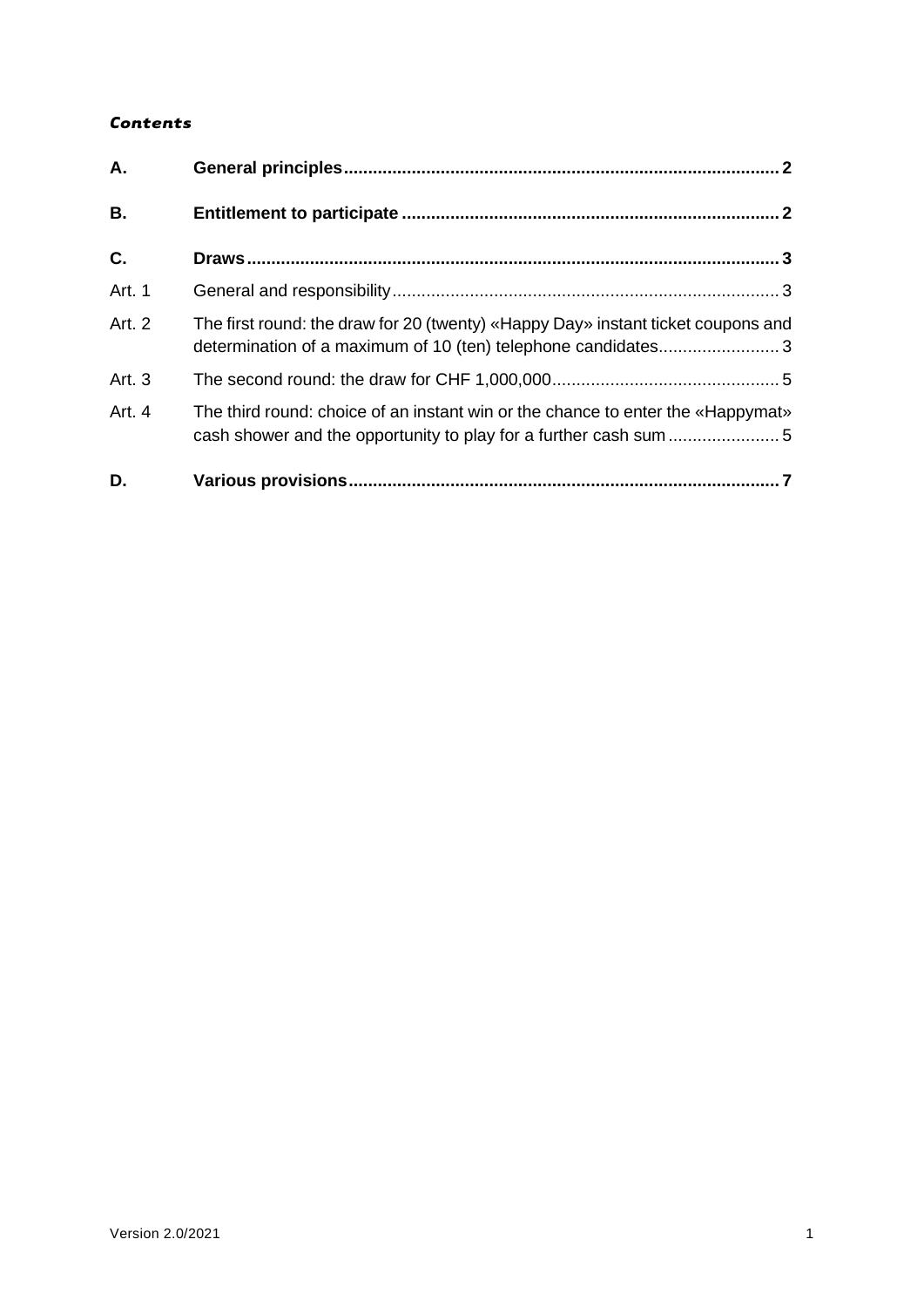## <span id="page-2-0"></span>**A.** *General principles*

- 1. «Happy Day» is the title of a TV show (subsequently «Happy Day» show) from Schweizer Radio und Fernsehen (subsequently «SRF»), which offers anyone who has sent in a «Happy Day» instant ticket coupon the chance to win the main prize of CHF 1,000,000 cash, as well as other prizes including up to 9 (nine) instant prizes (cash and non-cash prizes, hereinafter collectively referred to as «instant win») and/or entry into the «Happymat» cash shower with the opportunity to win an additional cash sum.
- 2. These Rules are supplementary to the document «General Terms of Participation for Printed Instant Ticket Products» issued by Swisslos Interkantonale Landeslotterie (subsequently «Swisslos») and apply exclusively to the «Happy Day» supplementary game played during «Happy Day» shows. If there are any conflicts between the document "General Terms of Participation for Printed Instant Ticket Products» issued by Swisslos and these Rules, the provisions stipulated in these Rules take precedence.
- 3. The prizes distributed during the «Happy Day» supplementary game are part of the prize structures for the «Happy Day» lottery product.

#### <span id="page-2-1"></span>**B.** *Entitlement to participate*

- 4. Only those Swisslos «Happy Day» instant ticket coupons which display the «Happy Day» winning print (subsequently ««Happy Day» instant ticket coupon») entitle players to participate in the «Happy Day» supplementary game.
- 5. Players who wish to participate in the «Happy Day» supplementary game must fill in the corresponding «Happy Day» instant ticket coupon in a clearly legible fashion, providing at least their name, address, and telephone number (private landline or mobile phone number), and send it to the following address, ensuring sufficient postage:

«Happy Day», P.O. Box, 8099 Zurich

«Happy Day» instant ticket coupons which are sent without postage or with insufficient postage, or which have not been completed in accordance with the provisions set out in these Rules are excluded from taking part in the «Happy Day» supplementary game. If more than one natural person is entered as the sender on the instant ticket coupon, Swisslos considers the person whose name is listed first to be the representative of the group of persons and the individual entitled to receive any prize; any internal agreements among the persons listed on the instant ticket coupon are not affected. If two or more telephone numbers are entered on the instant ticket coupon, Swisslos will only use the mobile number, or in the case of two landline numbers the number which is listed first.

6. A «Happy Day» instant ticket coupon is valid up to and including the broadcast of the television show of the same name on 30 April 2022. A «Happy Day» instant ticket coupon entitles a player to participate in the «Happy Day» supplementary game only once. Once players have participated, the instant ticket coupons are destroyed. The «Happy Day» instant ticket coupon is generally entered into the next «Happy Day» supplementary game that follows receipt of the instant ticket coupon at the address given in point 5.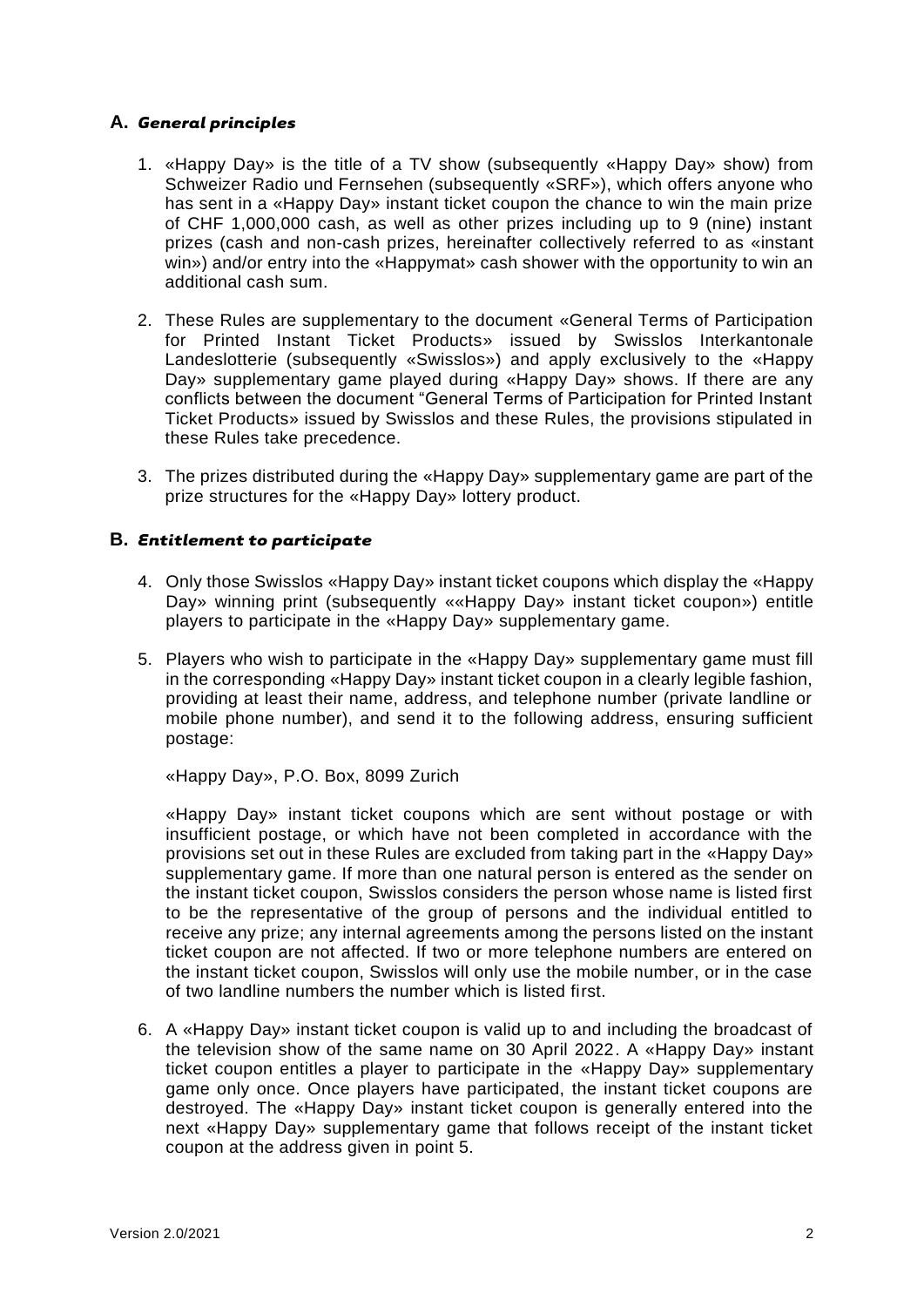# <span id="page-3-0"></span>**C.** *Draws*

- <span id="page-3-1"></span>Art. 1 General and responsibility
	- 7. The «Happy Day» supplementary game has three rounds; the first round is divided into two phases and the third into three. In this context, the necessary draws and also the choice between an instant win and the chance to enter the «Happymat» cash shower as well as play for a cash sum in the «Happymat» cash shower take place in the TV studio as part of the «Happy Day» show. The first and second rounds of the «Happy Day» supplementary game both take place in one show and the third round takes place in the following show. Dates for the «Happy Day» shows are published by Swisslos and SRF; there are generally five shows per year. The cooperation between Swisslos and SRF ends on 30 April 2022; the «Happy Day» supplementary game will thus only take place in two of the five shows planned for 2022.
	- 8. Swisslos is responsible for holding the «Happy Day» supplementary game and in particular the draws. Moreover, all draws and also telephone calls with candidates are made under the supervision of a representative from the secretariat of the Swiss Gambling Supervisory Authority (Gespa) or a supervisor or supervising body entrusted by Gespa (subsequently «supervisor»). All decisions regarding a player's entitlement to participate in the supplementary game and also the holding of the draws are taken in agreement between the draw master responsible at Swisslos and the supervisor, with the latter being able to make the final decision. Decisions taken by the supervisor as well as draw results are final.
- <span id="page-3-2"></span>Art. 2 The first round: the draw for 20 (twenty) «Happy Day» instant ticket coupons and determination of a maximum of 10 (ten) telephone candidates
	- 9. In the first phase of the first round, all of the «Happy Day» instant ticket coupons that were received in good order at the address given in point 5 and with enough time for Swisslos to carry out the preparations required for the draw are entered into the draw.
	- 10. The purpose of this draw is to find 20 (twenty) «Happy Day» instant ticket coupons for each «Happy Day» show along with their senders or representatives (in the case of several senders), which are then split into 10 candidates and 10 reserve candidates (subsequently «candidates from the first draw»).
	- 11. In the first round, the 20 (twenty) «Happy Day» instant ticket coupons are drawn under the supervision of the draw master responsible at Swisslos and with the help of the «Happymat» cash shower, as well as by hand from an appropriate container by a person authorized by Swisslos.

The «Happymat» cash shower (specifically its ejection mechanism and instant ticket container) is filled in advance at random with «Happy Day» instant ticket coupons which are entitled to participate in accordance with point 9. Any surplus «Happy Day» instant ticket coupons are eliminated. Once the «Happymat» cash shower has been started, some of the «Happy Day» instant ticket coupons flying around fall into a container placed in the middle of the «Happymat» cash shower. Once the «Happymat» cash shower has been turned off, the container filled in this way is removed from the «Happymat» cash shower. Any «Happy Day» instant ticket coupons stuck to the outside of the container are removed by the draw master responsible at Swisslos while still in the «Happymat» cash shower and are not permitted in the subsequent draw. After that, the authorized person draws the 20 «Happy Day» instant ticket coupons out of this container.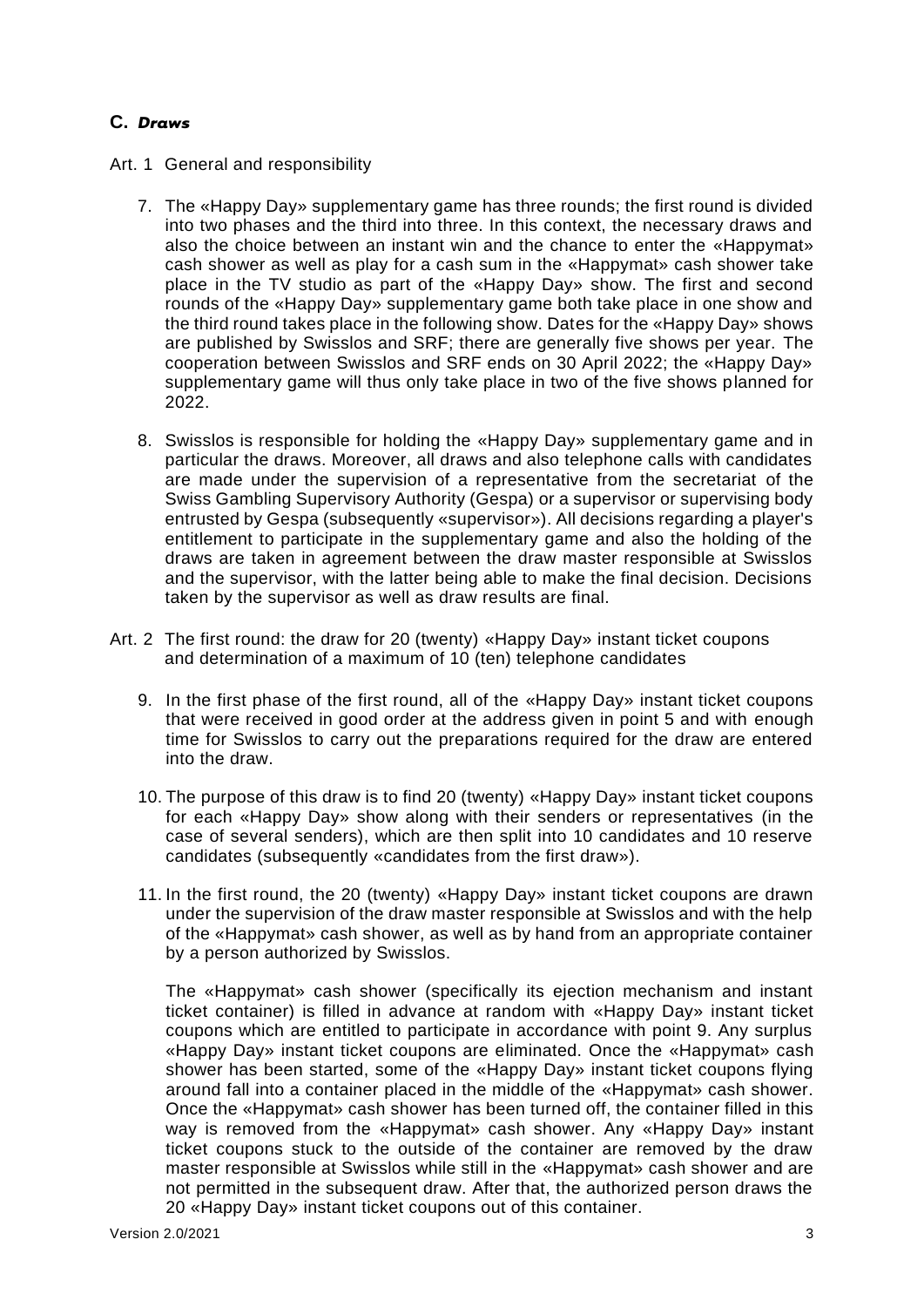The «Happy Day» instant ticket coupons are placed in numbered containers following the order of the draw; the instant ticket coupon drawn first is placed in container 1, and the one drawn last is placed in container 20. The «Happy Day» instant ticket coupons drawn are checked by the Swisslos representative and the supervisor, with reference to the following criteria:

- The authenticity of the «Happy Day» instant ticket coupon
- «Happy Day» instant ticket coupons completed in accordance with the provisions of these Rules.

If one of the above criteria is not fulfilled or if it is clear that a joke address has been provided, the instant ticket coupons are deemed void and retroactively eliminated from the draw process (not entitled to participate). Replacement draws are not held.

- 12. If it is not possible to draw the 20 (twenty) «Happy Day» instant ticket coupons with the help of the «Happymat» cash shower in accordance with point 11, the instant ticket coupons are drawn by hand directly from the instant ticket container in the «Happymat» cash shower by a person authorized by Swisslos under the supervision of the draw master responsible at Swisslos. The instant ticket container is situated on one side of the «Happymat». As a general rule, it is not accessible and must be opened manually.
- 13. In the second phase of the first round, candidates from the first draw are telephoned in the order in which the «Happy Day» instant ticket coupons were drawn until 10 (ten) candidates or their representatives (subsequently «telephone candidates») are successfully contacted.
- 14. If a candidate from the first draw (or their representative in accordance with point 16) is not contactable within the time frame defined in point 15, this candidate is automatically eliminated from the supplementary game. Another telephone candidate is chosen to take their place in accordance with point 13. Moreover, all remaining candidates from the first draw are eliminated as soon as the 10 (ten) telephone candidates in accordance with point 13 have been chosen.
- 15. A candidate is deemed not contactable if
	- neither the candidate nor their representative in accordance with point 16 answers the call on the phone number provided following a time frame determined and communicated before the show (at least 30 seconds), counted as of the first ringing tone
	- the line is engaged
	- a telephone connection cannot be made, either because of technical reasons, an operating error or force majeure, or
	- the telephone connection is disconnected by the candidate or their representative before their name or that of their representative can be verified.

The game is over for any candidate who cannot be contacted for the above reasons.

16. If the telephone number provided by the sender (or representative in the case of several senders) on the «Happy Day» instant ticket coupon is not answered by the sender personally, the sender acknowledges that they will be legitimately represented by any other person who is contactable on the telephone number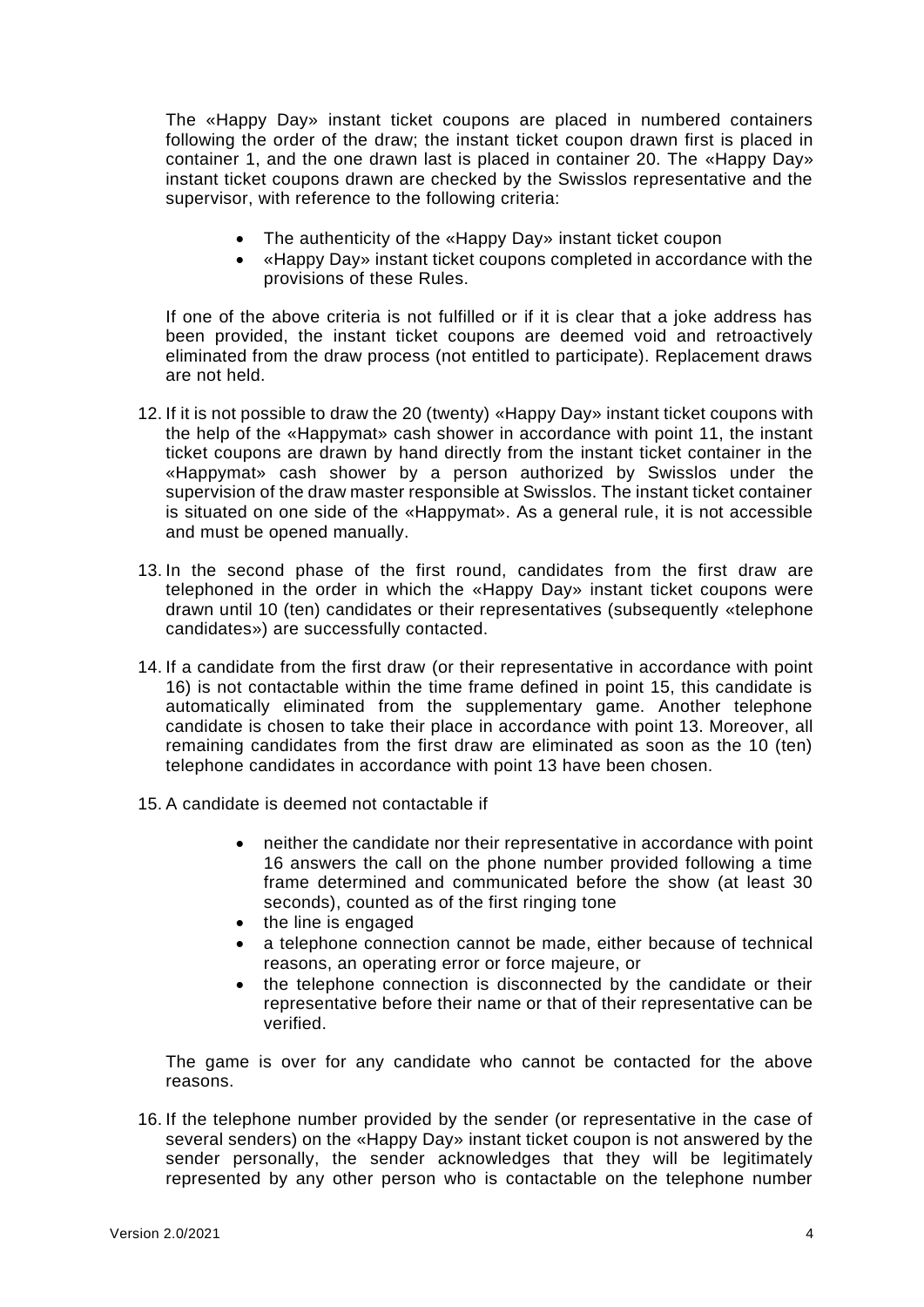provided on the evening of the «Happy Day» show, irrespective of their age, relationship to the candidate or any other factors.

- 17. As soon as a candidate from the first draw has been contacted and established as one of the 10 (ten) telephone candidates in accordance with point 13, their name and address will be displayed on the show, irrespective of whether it is the candidate themselves or their representative (in accordance with point 16) who answers the telephone. If fewer than 10 (ten) candidates (or their representatives) out of the 20 (twenty) candidates from the first draw can be contacted, only the names of the candidates and telephone candidates who could be contacted are displayed and only these candidates are entitled to take part in the second and third rounds of the «Happy Day» supplementary game. A replacement draw is not held.
- <span id="page-5-0"></span>Art. 3 The second round: the draw for CHF 1,000,000
	- 18. During the electronic draw held in the second round, verified draw software is used to draw the winner of CHF 1,000,000 from among the telephone candidates. The draw process and the draw result are displayed with the aid of a draw display (subsequently «millions wheel»). In addition, each telephone candidate is allocated one or more sectors of the millions wheel, with each telephone candidate being allocated the same number of sectors. The millions wheel is started manually by a person authorized by Swisslos; it begins to spin faster and faster. The same authorized person then manually starts the draw process; the wheel spins more and more slowly until it stops on a segment, showing the winner. The game thus ends for the winner of the one million francs from the electronic draw; the presenter of the «Happy Day» show contacts the winner, if possible, and congratulates them live on air. Qualification for the third round of the following «Happy Day» show lapses in the last «Happy Day» show of 30 April 2022, since the show on 30 April 2022 marks the end of the cooperation between Swisslos and SRF. The maximum 9 (nine) phone candidates in the show on 30 April 2022 will thus win an overall amount of CHF 15,000.
	- 19. If it is not possible for the draw to be made electronically using the verified draw software in accordance with point 18, the telephone candidates' instant ticket coupons are drawn straight from a container by a person authorized by Swisslos.
- <span id="page-5-1"></span>Art. 4 The third round: choice of an instant win or the chance to enter the «Happymat» cash shower and the opportunity to play for a further cash sum
	- 20. Third round candidates are invited to the third round for the live broadcast of the relevant «Happy Day» show in the TV studio. Invitations are made in writing and sent, together with these Rules, to the addresses provided on the instant ticket coupons which were drawn.
	- 21. A third round candidate may instead send to the «Happy Day» show in the TV studio a responsible representative who is capable and able to communicate with the presenter of the «Happy Day» show in one of the three official languages (German, French or Italian) and to make decisions in accordance with point 24. The third round candidate must notify Swisslos of this decision in good time in accordance with the terms laid out in the invitation. If a third round candidate is underage or incapacitated, they must nominate a legal representative to represent them in the «Happy Day» show in the TV studio but may also participate in the show. Parents (father and/or mother) and legal guardians are considered legal representatives. If there are any doubts as to whether a legal proxy relationship exists, the relevant supporting documents must be produced in good time before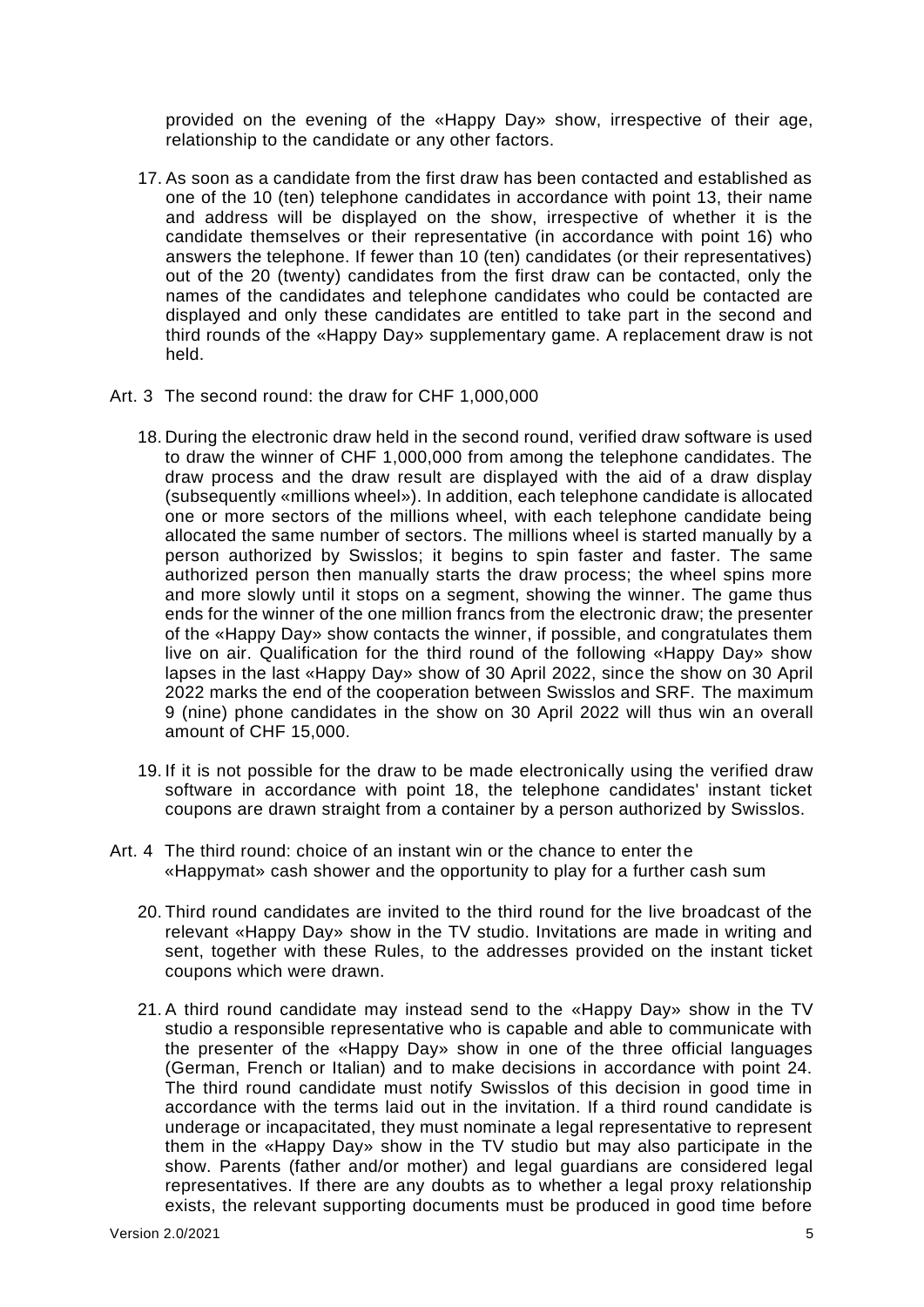the respective show. Irrespective of whether a proxy relationship exists, the person entitled to any prize is always the person whose name is on the «Happy Day» instant ticket coupon which was drawn and never the proxy or legal representative. The actions and decisions taken by the proxy or legal representative are binding and are always considered to have been made with the consent of the actual third round candidate.

- 22. The third round candidates (or their representatives) are registered before the show and their identity is checked by a Swisslos representative on the day of the show (identity check). If it is not possible for a third round candidate (or their representative) to prove their identity, they are excluded from participating in the third round. Third round candidates who do not report to the specified meeting point by the time stated on the invitation and who do not have a representative in accordance with these Rules are also excluded from participating in the third round.
- 23. Each third round candidate (or their representative) present at the «Happy Day» show is allocated an illuminated stand.
- 24. In the first phase of the third round, each third round candidate (or their representative) must choose between an instant win (non-cash prize or cash prize worth between CHF 5,000 and CHF 15,000) announced and displayed in advance and the chance to enter the «Happymat» cash shower with the opportunity to win an additional cash sum. The selection is made by pressing the corresponding button (subsequently «selection buzzer») on the illuminated stand allocated to the candidate. The decision on the selection must be made within the time frame set and communicated prior to the show (subsequently «decision period»). All third round candidates (or their representatives) make this decision during the same decision period; once a decision is made it is not final and may be reversed or changed until the end of the specified decision period. The third round candidates' decisions (or those of their representatives) are continuously displayed to the other third round candidates (or their representatives). Third round candidates who choose an instant win then win this prize and leave the competition at this point.
- 25. If the selection between an instant win and the chance to enter the «Happymat» cash shower cannot be made with the selection buzzer, the selection is made using balls that can be placed on or under the illuminated stand by the third round candidates (or their representatives), or through another suitable selection method communicated in advance by Swisslos. Swisslos may extend the time period for deciding on this selection if need be.
- 26. In the second phase of the third round, a game candidate is electronically drawn from among the third round candidates (or their representatives) who opted for the chance to enter the «Happymat» cash shower (subsequently «candidates for the «Happymat» cash shower») using verified draw software.
- 27. The draw result is displayed with the aid of the illuminated stand allocated to the third round candidate (or their representative). The draw process is started manually; the illuminated stands of the candidates for the «Happymat» cash shower begin to flash one after the other at increasing speed. The draw is started manually by a person authorized by Swisslos; the illuminated stands start to flash more slowly until only that of one candidate for the «Happymat» cash shower lights up. This candidate for the «Happymat» cash shower is the game candidate and has won entry into the «Happymat» cash shower.
- 28. If it is not possible for the draw to be made electronically using the verified draw software in accordance with point 27, the draw is instead done manually by the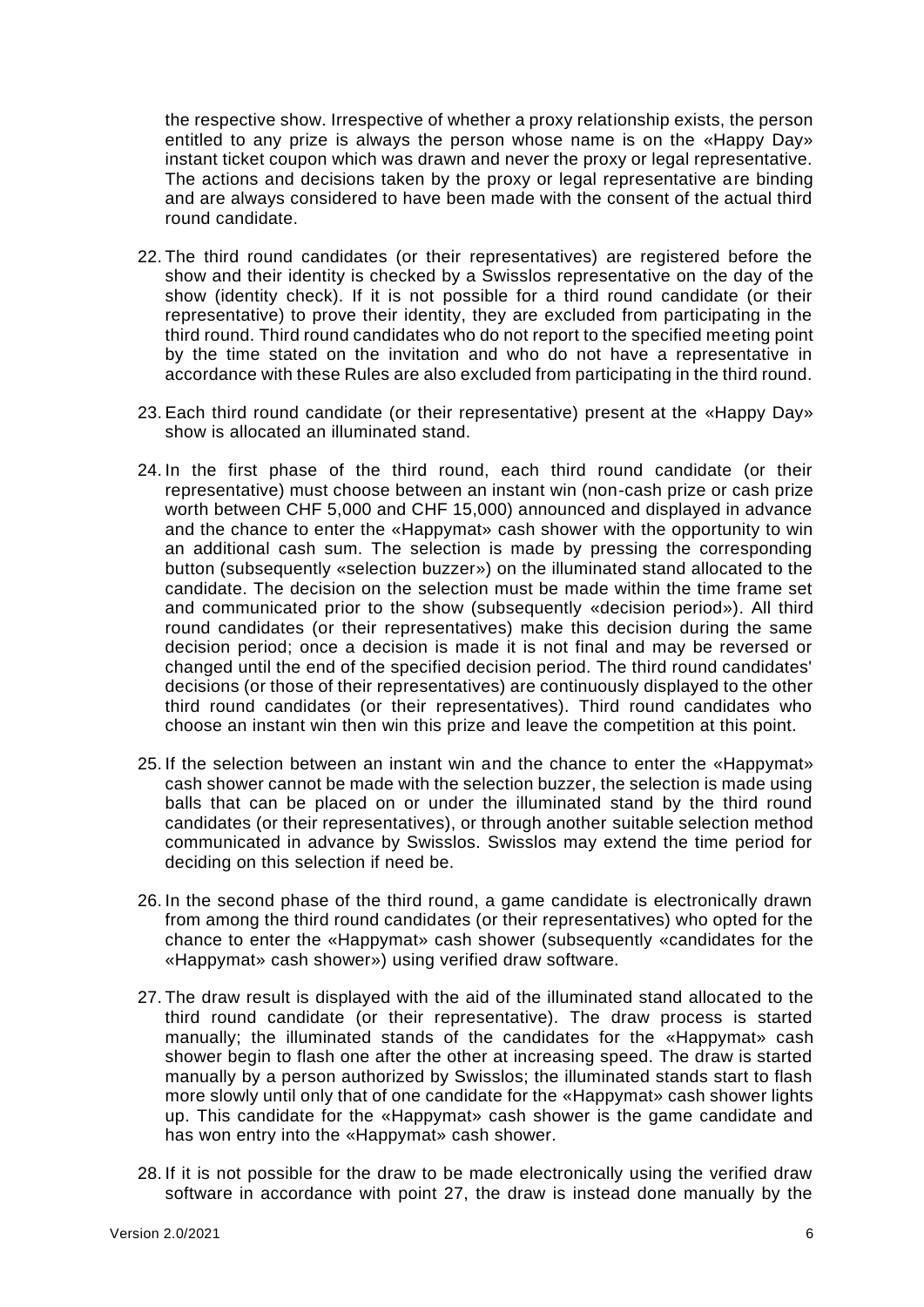draw master responsible at Swisslos via another draw process communicated by Swisslos.

- 29. If all third round candidates (or their representatives) choose an instant win during a «Happy Day» show, a draw to enter the «Happymat» cash shower does not take place.
- 30. In the third phase of the third round the game candidate has the opportunity to win a cash sum in the «Happymat» cash shower. The game candidate is thus equipped with a special container. The game candidate then gets into the «Happymat» cash shower; when the «Happymat» cash shower is turned on, bank notes fly around and the candidate tries to collect as many bank notes as possible in this special container. When the «Happymat» cash shower is turned off after a period of time set and communicated prior to the show, the game candidate leaves with the special container. The game candidate (or the person representing them who is entitled to the prize) gets to keep the sum of all of the bank notes that they collect in this special container during this time.
- 31. A maximum of CHF 1,200,000 is available for filling the «Happymat» cash shower each calendar year (5 regular shows).
- 32. If the «Happymat» cash shower game cannot go ahead during the show for technical or organizational reasons, the game candidate (or their representative) receives a further chance to take part in the «Happymat» cash shower game at the next opportunity (but not during the current show).
- 33. Details regarding conduct in the instant ticket coupon draw machine converted into a cash shower, as well as the terms of filling the «Happymat» cash shower, are included in a special set of Rules issued by Swisslos and approved in advance by the Swiss Gambling Supervisory Authority (Gespa) which are provided to the game candidate in good time before the third phase of the third round.

#### <span id="page-7-0"></span>**D.** *Various provisions*

- 34. The player and/or third round candidate is solely responsible for correctly completing the «Happy Day» instant ticket coupon and/or their instructions regarding making decisions in accordance with point 24. They bear the risk in cases where neither they nor a representative are contactable by telephone (for factual or technical reasons), where they cannot be notified in good time of their invitation to participate in the third round, or where they (or their representative) do not show up for the «Happy Day» show for the third round.
- 35. If logistically possible, each winner of the CHF one million in accordance with point 18 will be visited and filmed by a team assigned by Swisslos after the «Happy Day» show. The relevant visual and audio recordings are transmitted to SRF for integration into the following «Happy Day» show. The winners of the CHF one million are also scheduled to attend the «Happy Day» show which follows their win and to be suitably involved in the first round draw process in accordance with point 11, as well as press the start/stop button in the second round to activate the millions wheel and/or the draw process in accordance with point 18. Swisslos also reserves the right to send a team to visit and film the winners of the other prizes following the «Happy Day» show and to transmit the visual and audio recordings to SRF for integration into the following «Happy Day» show.
- 36. By submitting the «Happy Day» instant ticket coupon to the address given in point 5, the player accepts these Rules and the publicity associated with participation